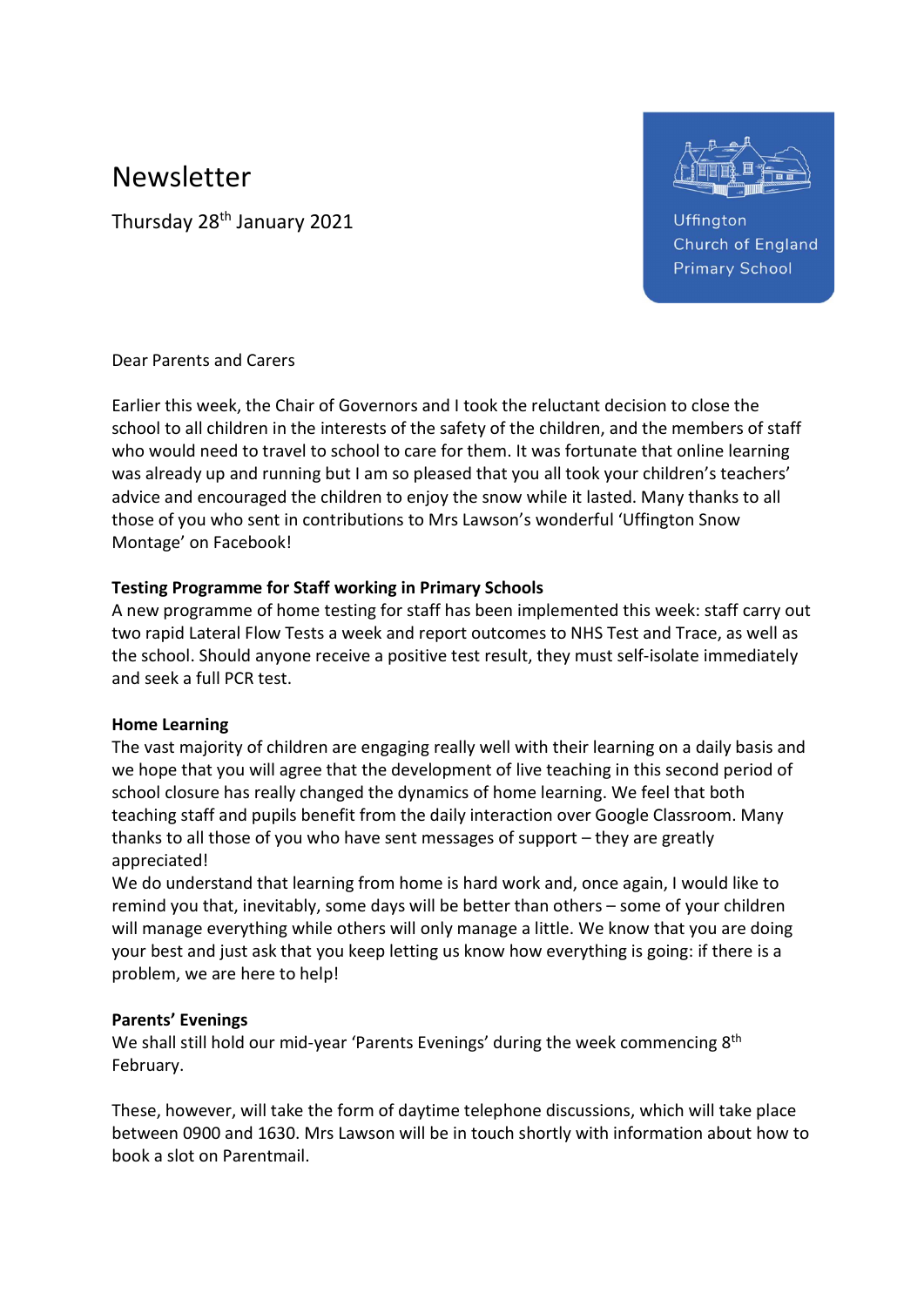This round of consultations will focus upon how well your children are managing remote learning and their general well-being, although teachers will also talk to you about attainment and progress in English and Maths up to Christmas.

### Well-being

Judging by all the super photographs that were sent in following last Friday's Creative Day, the children really enjoyed having the opportunity to do something different. It is always good for everyone to have something to look forward to in these challenging times, so you might like to know that the next Creative Day is scheduled for the last day of this half term, Friday 12<sup>th</sup> February.

If your child is struggling with mental health and well-being, I found a useful article which may be worth a read at https://ssscpd.co.uk/education/parentsandguardians/child-mentalhealth-10-tips-for-parents

Next week is Children's Mental Health Week and there are more resources at https://www.childrensmentalhealthweek.org.uk/parents-and-carers/. Your child will be encouraged to engage in some of the activities by their class teachers as part of their home learning too.

#### Some very good news…

We know that most of our children have access to sufficient technology to engage with remote learning but that many families have to share devices. I am hugely grateful to school governor, Mrs Lisa Steele who made me aware that the BGL Group for whom she works, were launching a funding programme for schools. Schools were invited to bid for a grant of £2,500 to help families engage in home learning. I am pleased to say that our bid was successful; BGL had allocated sufficient funding for 112 schools but when 190 applied, decided to support all those who had bid for funding. Needless to say, we are thrilled to receive a grant of £1,500 which we will use to purchase further laptops which can be lent to families in need. It is likely that these will become available next month so please do let me know if you would like to be considered for an additional device.

#### Collective Worship

We have been delighted with the level of engagement in our weekly get-together for Merits on a Friday. We have been joined by children, parents, relations and friends and seeing all the smiling faces on screen is certainly a highlight of my week. We regularly have well over fifty participants on the call.

As we join together to say our school prayer, we say, 'Let us remember that as many hands build a house, so many hearts make a school', or in this case, '…so many faces on a Zoom call make a school.'!

Fr Aran also leads worship on a Monday and numbers are increasing each week; you and your families and friends are most welcome to join us:

Topic: Collective Worship with Fr Aran Time: Mondays at 2:45pm